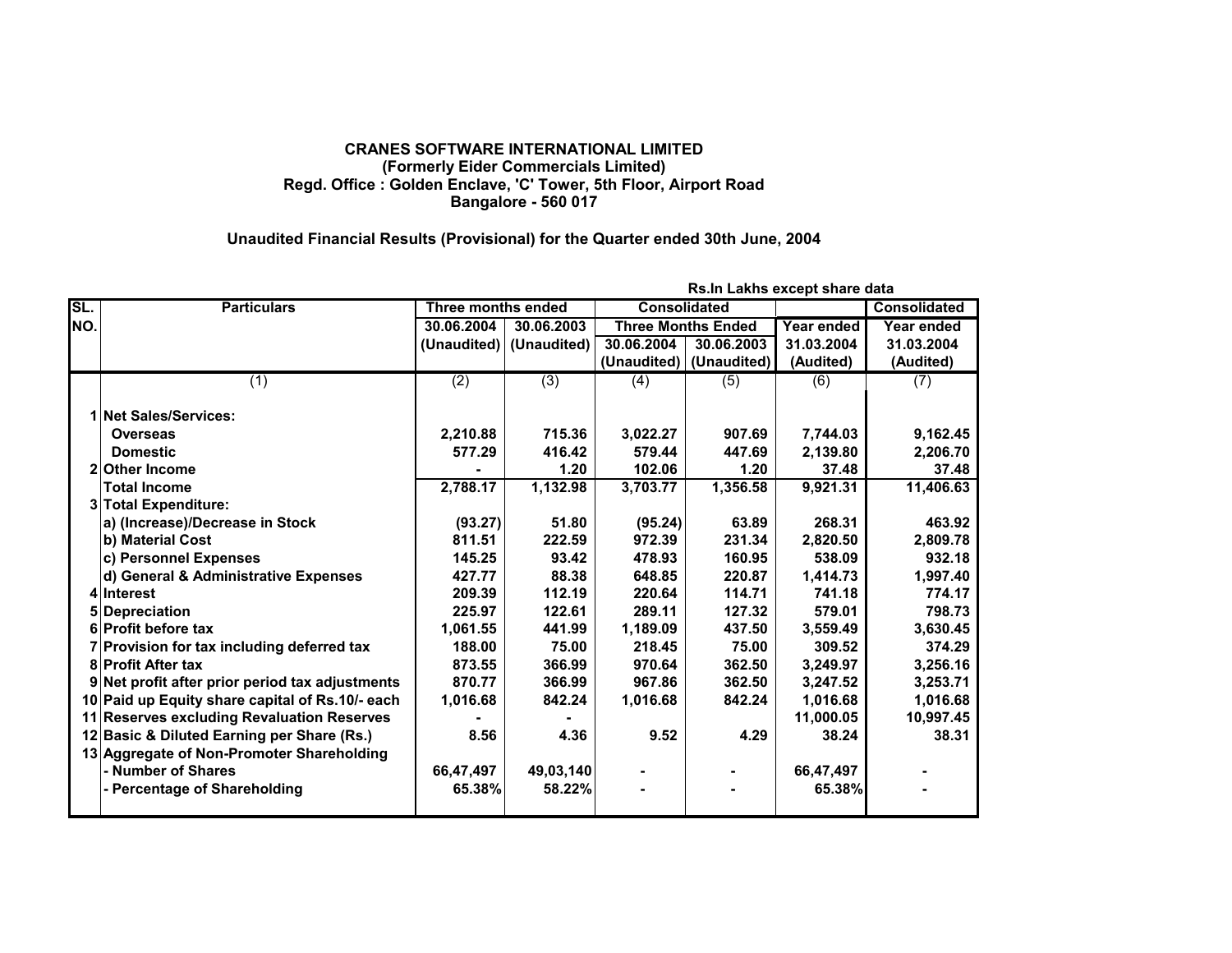|        |                                                              |             |             | Rs. in lakhs |
|--------|--------------------------------------------------------------|-------------|-------------|--------------|
|        |                                                              | Quarter     | Quarter     | Year         |
| SI.No. | <b>Particulars</b>                                           | ended       | ended       | ended        |
|        |                                                              | 30.06.2004  | 30.06.2003  | 31.03.2004   |
|        |                                                              | (Unaudited) | (Unaudited) | (Audited)    |
|        |                                                              |             |             |              |
|        | 1 Segment Revenue:                                           |             |             |              |
|        | a) Product Division                                          | 2,736.91    | 1,097.75    | 9,576.86     |
|        | b) Training Division                                         | 51.26       | 34.03       | 306.97       |
|        | Total                                                        | 2,788.17    | 1,131.78    | 9,883.83     |
|        | Less : Inter segment Revenue                                 |             |             |              |
|        | <b>Net Sales</b>                                             | 2,788.17    | 1,131.78    | 9,883.83     |
|        | Add: Other unallocable Income                                |             |             | 37.48        |
|        | <b>Total Income</b>                                          | 2,788.17    | 1,131.78    | 9,921.31     |
|        | 2 Segment Results                                            |             |             |              |
|        | (Profit(+)/Loss(-) before tax and interest from each segment |             |             |              |
|        | a) Product Division                                          | 1,253.13    | 537.22      | 4,163.09     |
|        | b) Training Division                                         | 17.81       | 16.96       | 137.58       |
|        | <b>Total</b>                                                 | 1,270.94    | 554.18      | 4,300.67     |
|        | Less : i) Interest                                           | 209.39      | 112.19      | 741.18       |
|        | ii) Other unallocable expenditure net off                    |             |             |              |
|        | unallocable income                                           |             |             |              |
|        | <b>Total Profit Before Tax</b>                               | 1,061.55    | 441.99      | 3,559.49     |
|        | 3 Capital Employed (Segment assets-Segment Liabilities)      |             |             |              |
|        | a) Product Division                                          | 12,632.82   | 1,880.93    | 13,910.38    |
|        | b) Training Division                                         | 236.60      | 58.31       | 445.87       |
|        | <b>Total</b>                                                 | 12,869.42   | 1,939.24    | 14,356.25    |
|        |                                                              |             |             |              |
|        |                                                              |             |             |              |

## **Segment-wise Revenue, Results & Capital Employed**